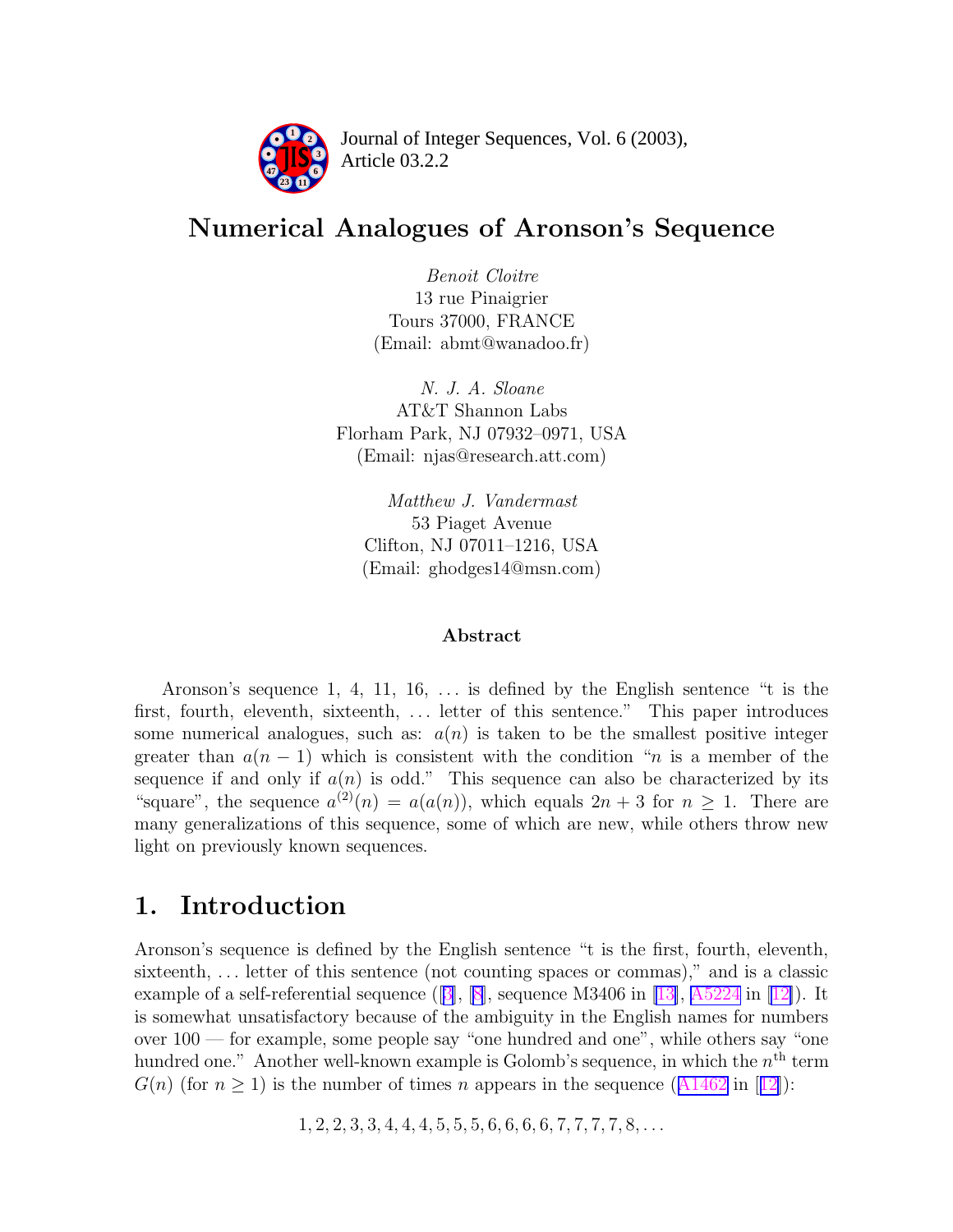<span id="page-1-0"></span>There is a simple formula for  $G(n)$ : it is the nearest integer to (and approaches)

 $\phi^{2-\phi} n^{\phi-1}$ ,

where  $\phi = (1 + \sqrt{5})/2$  ([\[5](#page-12-0)], [[6,](#page-12-0) Section E25]).

Additional examples can be found in Hofstadter's books [[7](#page-12-0)], [\[8\]](#page-13-0) and in [[6\]](#page-12-0) and [[12\]](#page-13-0). However, the sequence  $\{a(n)\}\$  mentioned in the Abstract appears to be new, as do many of the other sequences we will discuss. We will also give new properties of some sequences that have been studied elsewhere.

Section 2 discusses the sequence mentioned in the Abstract, and also introduces the "square" of a sequence. Some simple generalizations (non-monotonic, "even" and "lying" versions) are described in Section [3.](#page-5-0) The original sequence is based on examination of the sequence modulo 2. In Section [4](#page-6-0) we consider various "mod  $y$ " generalizations. Section [5](#page-10-0) extends both the original sequence and the "mod  $y$ " generalizations by defining the "Aronson transform" of a sequence. Finally, Section  $6$  briefly considers the case when the rule defining the sequence depends on more than one term.

There are in fact a large number of possible generalizations and we mention only some of them here. We have not even analyzed all the sequences that we do mention. In some cases we just list the first few terms and invite the reader to investigate them himself. We give the identification numbers of these sequences in  $[12]$  $[12]$  — the entries there will be updated as more information becomes available.

We have also investigated sequences arising when ([2\)](#page-2-0) is replaced by the following rule:  $s(1) = x, s(n) = s(n-1) + y$  if n is already in the sequence,  $s(n) = s(n-1) + z$ otherwise, for specified values of  $x, y, z$ . This work will be described elsewhere [[4\]](#page-12-0).

Notation. "Sequence" here usually means an infinite sequence of nonnegative numbers. "Monotonically increasing" means that each term is strictly greater than the previous term.  $\mathbb{P} = \{1, 2, 3, \ldots\}, \mathbb{N} = \{0, 1, 2, 3, \ldots\}.$ 

### 2. *n* is in the sequence if and only if  $a(n)$  is odd

Let the sequence  $a(1), a(2), a(3), \ldots$  be defined by the rule that  $a(n)$  is the smallest positive integer  $>a(n-1)$  which is consistent with the condition that

"*n* is a member of the sequence if and only if 
$$
a(n)
$$
 is odd." 
$$
(1)
$$

The first term,  $a(1)$ , could be 1, since 1 is odd and 1 would be in the sequence. It could also be 2, since then 1 would not be in the sequence (because the terms must increase) and 2 is even. But we must take the *smallest* possible value, so  $a(1) = 1$ . Now  $a(2)$  cannot be 2, because 2 is even. Nor can  $a(2)$  be 3, for then 2 would not be in the sequence but  $a(2)$  would be odd. However,  $a(2) = 4$  is permissible, so we must take  $a(2) = 4$ , and then 2 and 3 are not in the sequence.

So  $a(3)$  must be even and  $> 4$ , and  $a(3) = 6$  works. Now 4 is in the sequence, so  $a(4)$  must be odd, and  $a(4) = 7$  works. Continuing in this way we find that the first few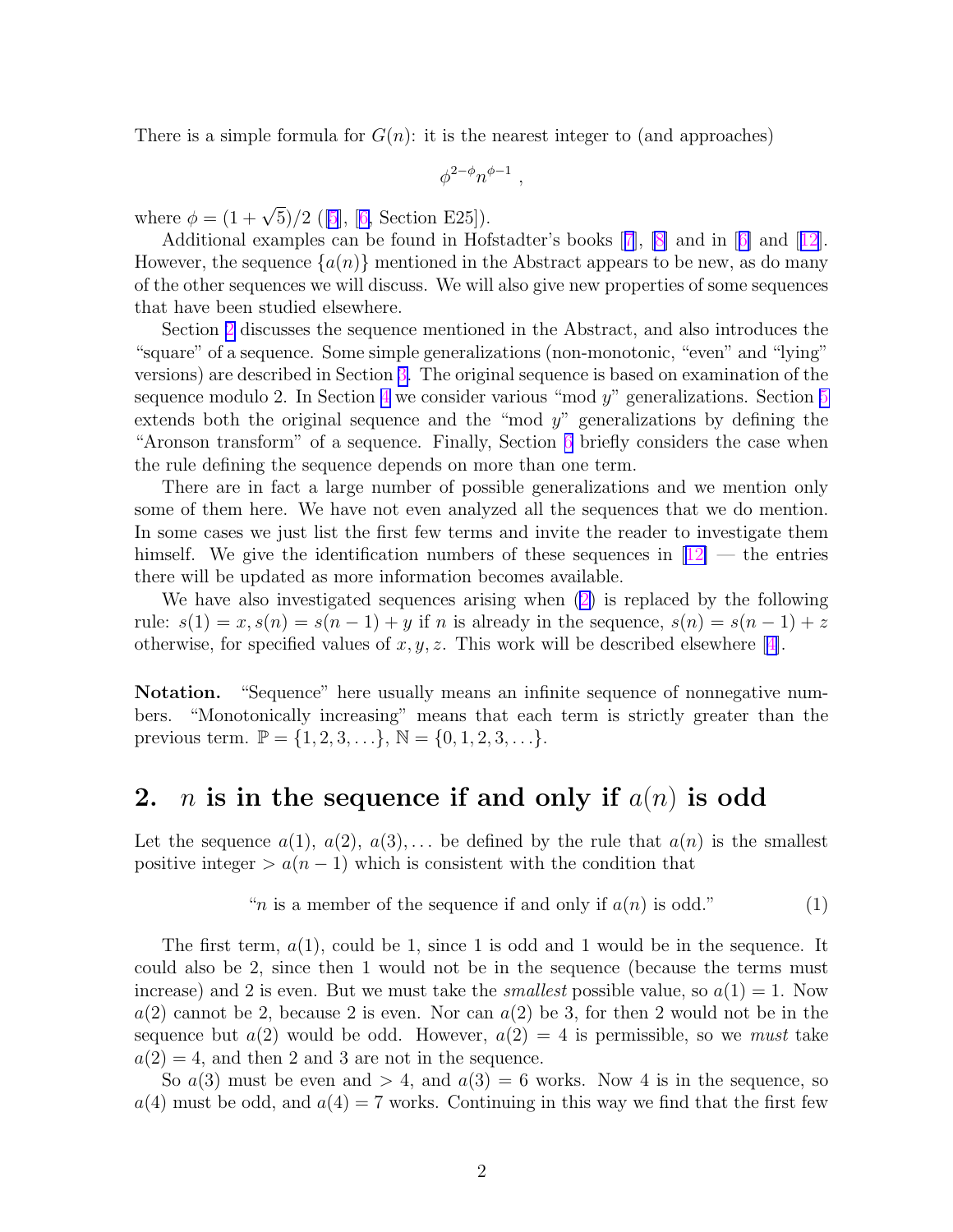<span id="page-2-0"></span>terms are as follows (this is [A79000](http://www.research.att.com/cgi-bin/access.cgi/as/njas/sequences/eisA.cgi?Anum=A079000)):

 $n: 1 \t2 \t3 \t4 \t5 \t6 \t7 \t8 \t9 \t10 \t11 \t12 \t...$  $a(n):$  1 4 6 7 8 9 11 13 15 16 17 18  $\cdots$ 

Once we are past  $a(2)$  there are no further complications,  $a(n-1)$  is greater than n, and we can, and therefore must, take

$$
a(n) = a(n-1) + \epsilon \t{,} \t(2)
$$

where  $\epsilon$  is 1 or 2 and is given by:

 $a(n-1)$  even  $a(n-1)$  odd  $n \text{ in sequence } 1$  2  $n \text{ not in sequence}$  2 1

The gap between successive terms for  $n \geq 3$  is either 1 or 2.

The analogy with Aronson's sequence is clear. Just as Aronson's sentence indicates exactly which of its terms are t's,  $\{a(n)\}\$  indicates exactly which of its terms are odd.

We proceed to analyze the behavior of this sequence.

First, all odd numbers  $\geq 7$  occur. For suppose  $2t+1$  is missing. Therefore  $a(i) = 2t$ ,  $a(i+1) = 2t+2$  for some  $i \geq 3$ . From the definition, this means i and  $i+1$  are missing, implying a gap of at least 3, a contradiction.

Table [I](#page-3-0) shows the first 72 terms, with the even numbers underlined.

Examining the table, we see that there are three consecutive numbers, 6, 7, 8, which are necessarily followed by three consecutive odd numbers,  $a(6) = 9$ ,  $a(7) = 11$ ,  $a(8) =$ 13. Thus 9 is present, 10 is missing, 11 is present, 12 is missing, and 13 is present. Therefore the sequence continues with  $a(9) = 15$  (odd),  $a(10) = 16$  (even), ...,  $a(13) =$ 19 (odd),  $a(14) = 20$  (even). This behavior is repeated for ever. A run of consecutive numbers is immediately followed by a run of the same length of consecutive odd numbers.

Let us define the  $k^{\text{th}}$  segment (for  $k \geq 0$ ) to consist of the terms  $a(n)$  with  $n =$  $9 \cdot 2^k - 3 + j$  where  $-3 \cdot 2^k \leq j \leq 3 \cdot 2^k - 1$ . In the table the segments are separated by vertical lines. The first half of each segment, the terms where  $j < 0$ , consists of consecutive numbers given by  $a(n) = 12 \cdot 2^k - 3 + j$ ; the second half, where  $j \geq 0$ , consists of consecutive odd numbers given by  $a(n) = 12 \cdot 2^k - 3 + 2j$ . We can combine these formulae, obtaining an explicit description for the sequence:

$$
a(1) = 1, \quad a(2) = 4,
$$

and subsequent terms are given by

$$
a(9 \cdot 2^{k} - 3 + j) = 12 \cdot 2^{k} - 3 + \frac{3}{2}j + \frac{1}{2}|j|
$$
\n(3)

for  $k \geq 0, -3 \cdot 2^k \leq j < 3 \cdot 2^k$ .

The structure of this sequence is further revealed by examining the sequence of first differences,  $\Delta a(n) = a(n+1) - a(n), n \ge 1$ , which is

$$
3, 2, 1, 1, 1, 2, 2, 2, 16, 26, 112, 212, 124, 224, ...
$$
\n(4)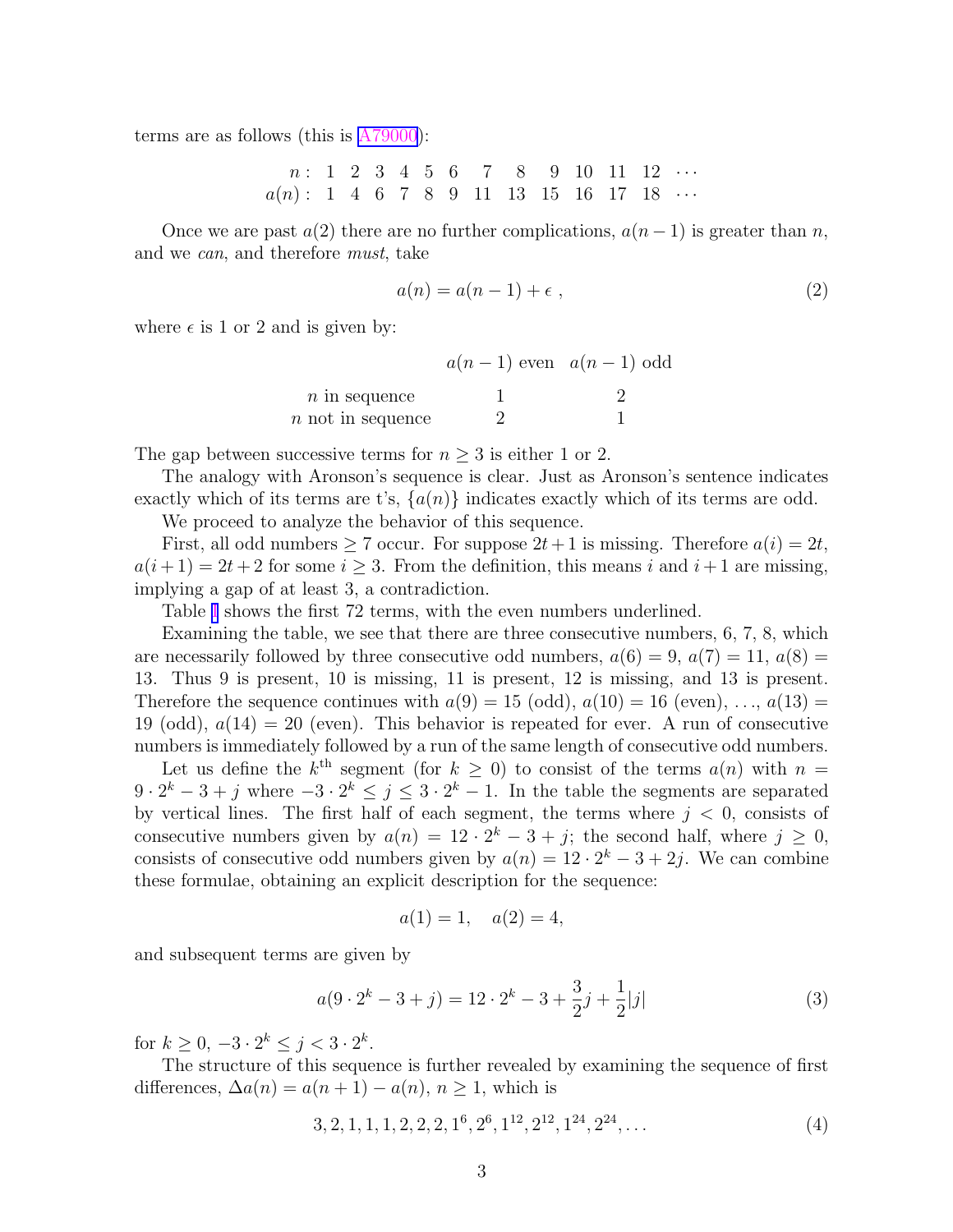<span id="page-3-0"></span>

| $\begin{array}{cccc cccc} n: & 1 & 2 & 3 & 4 & 5 & 6 & 7 & 8 & 9 & 10 \\ \hline a(n): & 1 & 4 & 6 & 7 & 8 & 9 & 11 & 13 & 15 & \underline{16} \end{array}$ |                                                                                 |  |  |  |    |                                    |
|------------------------------------------------------------------------------------------------------------------------------------------------------------|---------------------------------------------------------------------------------|--|--|--|----|------------------------------------|
|                                                                                                                                                            |                                                                                 |  |  |  |    | $n: 11$ 12 13 14 15 16 17 18 19 20 |
| $a(n):$ 17 18 19 20 21 23 25 27 29                                                                                                                         |                                                                                 |  |  |  |    | 31                                 |
|                                                                                                                                                            | $n: 21$ 22 23 24 25 26 27 28 29 30                                              |  |  |  |    |                                    |
| $a(n):$ 33 $\frac{34}{1}$ 35 $\frac{36}{1}$ 37 $\frac{38}{1}$ 39 $\frac{40}{11}$ 41                                                                        |                                                                                 |  |  |  |    | $\overline{42}$                    |
|                                                                                                                                                            | $n: 31$ 32 33 34 35 36 37 38 39                                                 |  |  |  |    | 40                                 |
| $a(n):$ 43 $\frac{44}{1}$ 45 47 49 51 53 55 57                                                                                                             |                                                                                 |  |  |  |    | 59                                 |
|                                                                                                                                                            | $n: 41 \quad 42 \quad 43 \quad 44 \quad 45 \quad 46 \quad 47 \quad 48 \quad 49$ |  |  |  |    | 50                                 |
| $a(n):$ 61 63 65 67 69 70 71 72 73 74                                                                                                                      |                                                                                 |  |  |  |    |                                    |
|                                                                                                                                                            | $n: 51$ 52 53 54 55 56 57 58 59                                                 |  |  |  |    | 60                                 |
| $a(n):$ 75 76 77 78 79 80 81 82 83                                                                                                                         |                                                                                 |  |  |  |    | <u>84</u>                          |
| $n$ :                                                                                                                                                      | 61 62 63 64 65 66 67 68 69 70                                                   |  |  |  |    |                                    |
| $a(n):$ 85 86 87 88 89 90 91 92                                                                                                                            |                                                                                 |  |  |  | 93 | 95                                 |
| $n: 71 \t 72 \t \cdots$                                                                                                                                    |                                                                                 |  |  |  |    |                                    |
| $a(n): 97 99 \cdots$                                                                                                                                       |                                                                                 |  |  |  |    |                                    |

Table I: The first 72 terms of the sequence "*n* is in the sequence if and only if  $a(n)$  is odd."

 $(A79948)$  $(A79948)$ , where we have written  $1<sup>m</sup>$  to indicate a string of m 1's, etc. The oscillations double in length at each step.

Segment 0 begins with an even number, 6, but all other segments begin with an odd number,  $9 \cdot 2^k - 3$ . All odd numbers occur in the sequence except 3 and 5. The even numbers that occur are 4, 6, 8 and all numbers  $2m$  with

$$
9 \cdot 2^{k-1} - 1 \le m \le 6 \cdot 2^k - 2, \quad k \ge 1.
$$

The sequence of differences,  $(4)$  $(4)$ , can be constructed from the words in a certain formal language (cf. [\[11\]](#page-13-0)). Let the alphabet be  $\mathcal{A} = \{1,2,3\}$ , and let  $\mathcal{A}^*$  denote the set of strings of elements from A. We define a mapping  $\theta$  from  $\mathcal{A}^*$  to  $\mathcal{A}^*$  by the rules  $\theta(1) = 2, \theta(2) = 1, 1$ . Then ([4\)](#page-2-0) is the concatenation

$$
S_{-1}, S_0, S_1, S_2, \dots \t{5}
$$

where

$$
S_{-1} = \{3, 2\}, S_0 = \{1, 1, 1\}, S_{k+1} = \theta(S_k) \text{ for } k \ge 0.
$$
 (6)

To prove this, note that for  $n \geq 3$ , a difference of 2 only occurs in  $\{a(n)\}\$  between a pair of odd numbers. Suppose  $a(i) = 2j + 1, a(i + 1) = 2j + 3$ ; then  $a(2j + 1) = 2x + 1$  (say),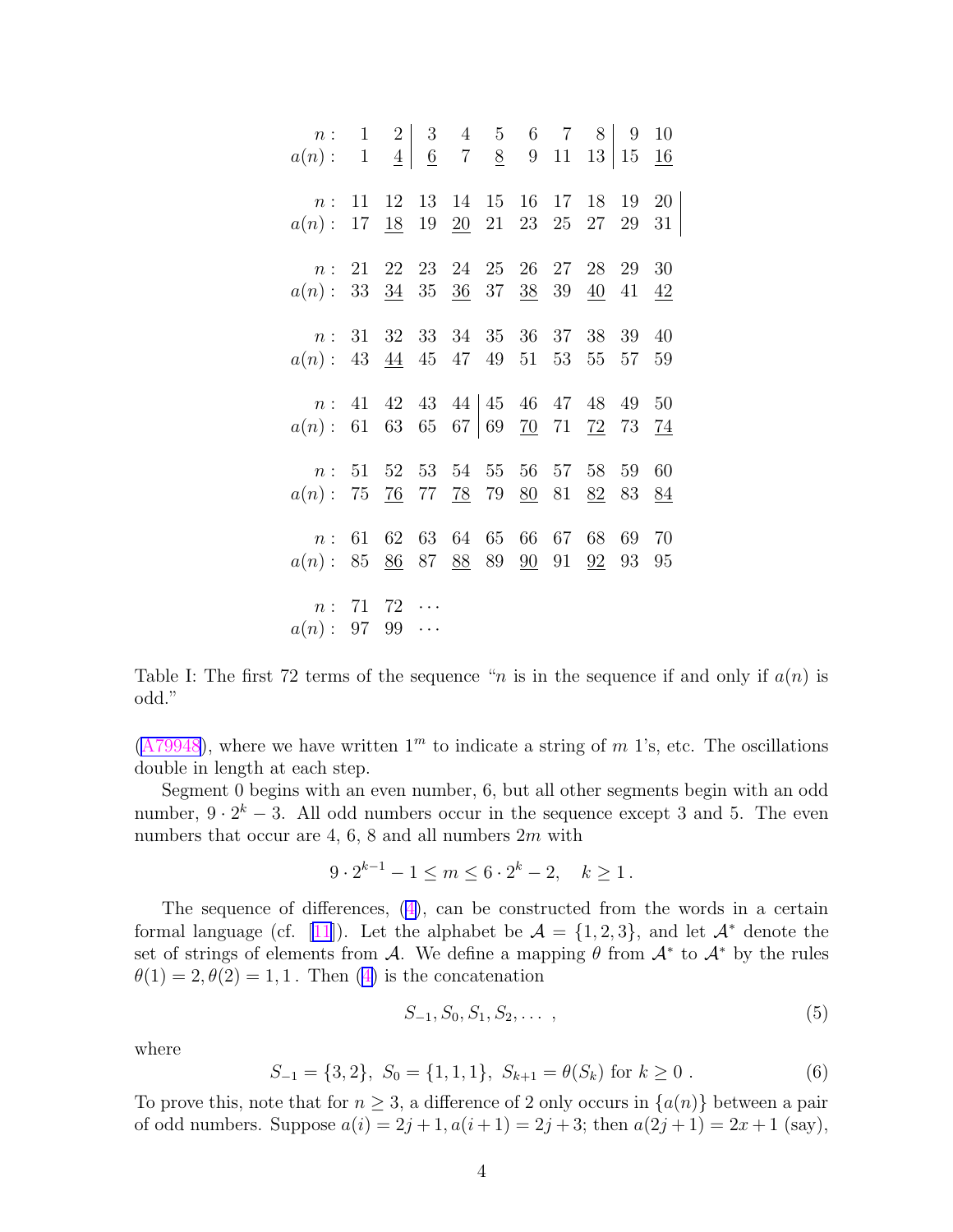<span id="page-4-0"></span> $a(2j+2) = 2x+2, a(2j+3) = 2x+3$ , producing two differences of 1. Similarly, if there is a difference of 1, say  $a(i) = j$ ,  $a(i + 1) = j + 1$ , then  $a(j) = 2x + 1$ ,  $a(j + 1) = 2x + 3$ , a difference of 2.

The ratio  $n/a(n)$ , which is the fraction of positive integers in the sequence that are less than or equal to  $a(n)$ , rises from close to 2/3 at the beginning of segment k (assuming  $k$  is large), reaches a maximum  $3/4$  at the midpoint of the segment, then falls back to  $2/3$  at the end of the segment. It is not difficult to show that if n is chosen at random in the  $k<sup>th</sup>$  segment then the average value of the fraction of numbers in the sequence at that point approaches

$$
\frac{3}{4} - \frac{1}{4} \log \frac{32}{27} = 0.7075 \dots
$$

for large k.

The sequence has an alternative characterization in terms of its "square."

The square of a sequence  $\mathbf{s} = \{s(n) : n \ge n_0\}$  is given by  $\mathbf{s}^{(2)} = \{s(s(n)) : n \ge n_0\}.$ If **s** is monotonically increasing so is  $s^{(2)}$ .

**Lemma 1.** Let **s** be monotonically increasing. Then  $n \geq n_0$  is in the sequence **s** if and only if  $s(n)$  is in the sequence  $s^{(2)}$ .

**Proof.** If *n* is in the sequence,  $n = s(i)$  for some  $i \geq n_0$ , and  $s(n) = s(s(i))$  is in  $s^{(2)}$ . Conversely, if  $s(n) \in \mathbf{s}^{(2)}$ ,  $s(n) = s(s(i))$  for some  $i \geq n_0$ , and since **s** is monotonically increasing,  $n = s(i)$ .

For our sequence  $\mathbf{a} = \{a(n)\}\)$ , examination of Table [I](#page-3-0) shows that  $\mathbf{a}^{(2)} = \{1, 5, 7, 9, 11, \ldots\} =$  ${1} \cup 2\mathbb{P} + 3$ . This can be used to characterize **a**. More precisely, the sequence can be defined by:  $a(1) = 1$ ,  $a(2) = 4$ ,  $a(3) = 6$  and, for  $n \ge 4$ ,  $a(n)$  is the smallest positive integer which is consistent with the sequence being monotonically increasing and satisfying  $a(a(n)) = 2n + 3$  for  $n \geq 2$ .

This is easily checked. Once the first three terms are specified, the rule  $a(a(n)) =$  $2n + 3$  determines the remaining terms uniquely.

In fact that rule also forces  $a(2)$  to be 4, but it does not determine  $a(3)$ , since there is an earlier sequence  $\{a'(n)\}\$  (in the lexicographic sense) satisfying  $a'(1) = 1$ ,  $a'(a'(n)) = 2n + 3$  for  $n \ge 2$ , namely

$$
1, 4, 5, 7, 9, 10, 11, 12, 13, 15, 17, 19, 21, 22, \ldots,
$$

 $(A80596)$  $(A80596)$ , and given by  $a'(1) = 1$ ,

$$
a'(6 \cdot 2^{k} - 3 + j) = 8 \cdot 2^{k} - 3 + \frac{3}{2}j + \frac{1}{2}|j|
$$
\n(7)

for  $k \geq 0, -2^{k+1} \leq j < 2^{k+1}$ .

As the above examples show, the square of a sequence does not in general determine the sequence uniquely. A better way to do this is provided by the "inverse Aronson transform", discussed in Section [5.](#page-10-0)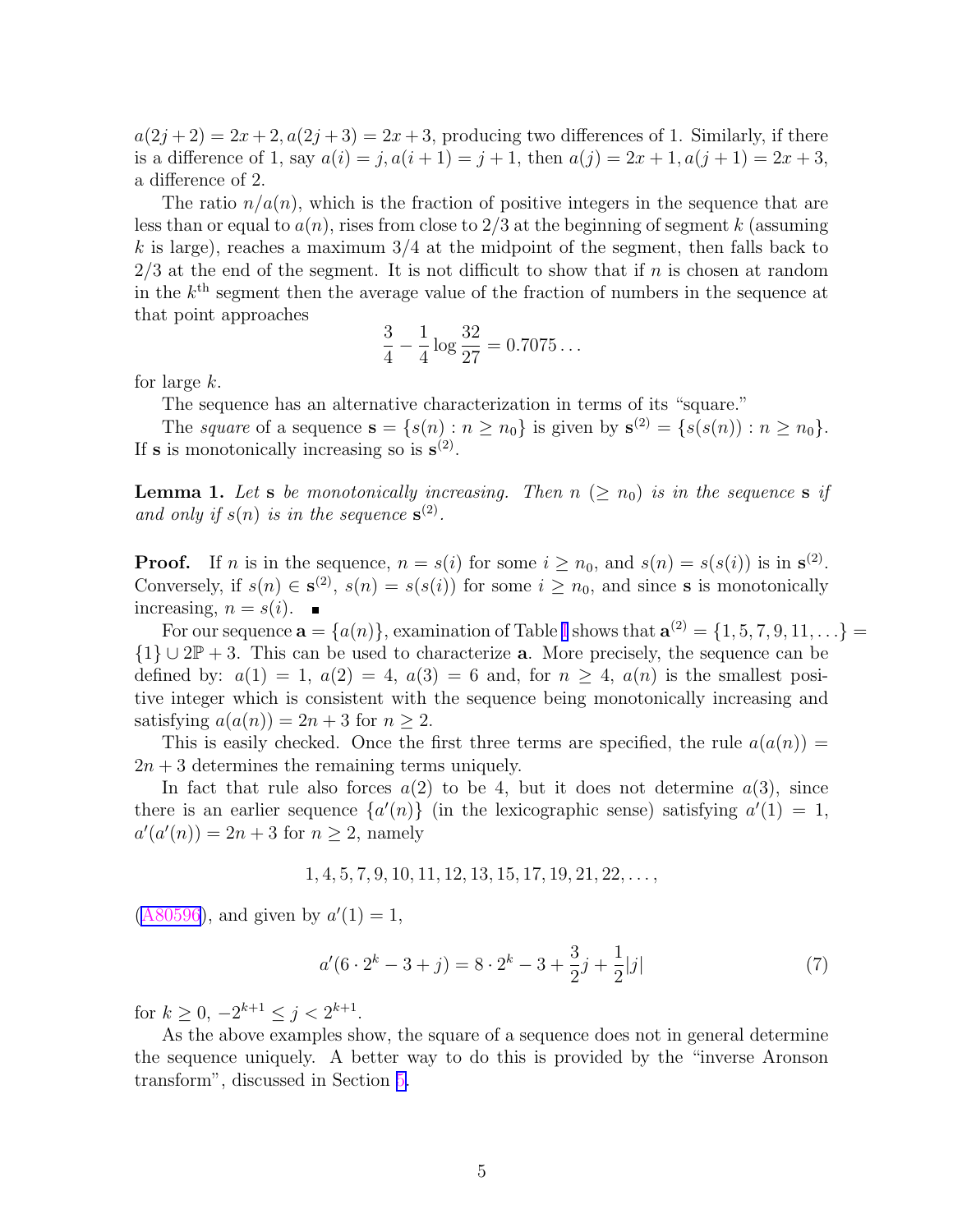## <span id="page-5-0"></span>3. First generalizations

The properties of  $\{a(n)\}\$  given in Section [2](#page-1-0) suggest many generalizations, some of which will be discussed in this and the following sections.

(3.1) Non-monotonic version. If we replace " $a(n) > a(n-1)$ " in the definition by " $a(n)$  is not already in the sequence", we obtain a completely different sequence, suggested by J. C. Lagarias [[10\]](#page-13-0):  $b(n)$ ,  $n \geq 1$ , is the smallest positive integer not already in the sequence which is consistent with the condition that " $n$  is a member of the sequence if and only if  $b(n)$  is odd." This sequence  $(A79313)$  $(A79313)$  begins:

| n: 1 2 3 4 5 6 7 8 9 10                             |                                    |  |  |  |  |
|-----------------------------------------------------|------------------------------------|--|--|--|--|
| $b(n):$ 1 3 5 <u>2</u> 7 <u>8</u> 9 11 13 12        |                                    |  |  |  |  |
|                                                     |                                    |  |  |  |  |
|                                                     |                                    |  |  |  |  |
|                                                     | $n: 11$ 12 13 14 15 16 17 18 19 20 |  |  |  |  |
| $b(n):$ 15 17 19 <u>16</u> 21 23 25 <u>20</u> 27 29 |                                    |  |  |  |  |

The even members are underlined. The behavior is simpler than that of  $\{a(n)\}\$ , and we leave it to the reader to show that, for  $n \geq 5$ ,  $b(n)$  is given by

$$
b(4t - 2) = 4t, \n b(4t - 1) = 6t - 3, \n b(4t) = 6t - 1, \n b(4t + 1) = 6t + 1.
$$

All odd numbers occur. The only even numbers are 2 and 4t,  $t \geq 2$ . (The square  $\mathbf{b}^{(2)}$  is not so interesting.)

(3.2) "Even" version. If instead we change "odd" in the definition of  $\{a(n)\}\)$  to "even", we obtain a sequence **c** which is best started at  $n = 0$ :  $c(n)$ ,  $n \ge 0$ , is the smallest nonnegative integer  $>c(n-1)$  which is consistent with the condition that

"*n* is a member of the sequence if and only if  $c(n)$  is even." (8)

This is [A79253](http://www.research.att.com/cgi-bin/access.cgi/as/njas/sequences/eisA.cgi?Anum=A079253): 0, 3, 5, 6, 7, 8, 10, 12, 14, 15, . . . It is easily seen that  $c(n) = a(n+1)-1$ for  $n \geq 0$ , so there is nothing essentially new here. Also  $\mathbf{c}^{(2)} = \{0\} \cup 2\mathbb{P} + 4$ .

(3.3) The "lying" version. The lying version of Aronson's sequence is based on the completely false sentence "t is the second, third, fifth, sixth, seventh, . . . letter of this sentence." The sentence specifies exactly those letters that are not t's, and produces the sequence  $(A81023)$  $(A81023)$  2, 3, 5, 6, 7, 8, 9, 10, 11, 12, ...

Just as  $\{a(n)\}\$ is an analogue of Aronson's sequence, we can define an analogue  $\{d(n): n \geq 1\}$  of this sequence by saying that:  $d(n)$  is the smallest positive integer  $> d(n-1)$  such that the condition "*n* is in the sequence if and only if  $d(n)$  is odd" is false. Equivalently, the condition "either n is in the sequence and  $d(n)$  is even or n is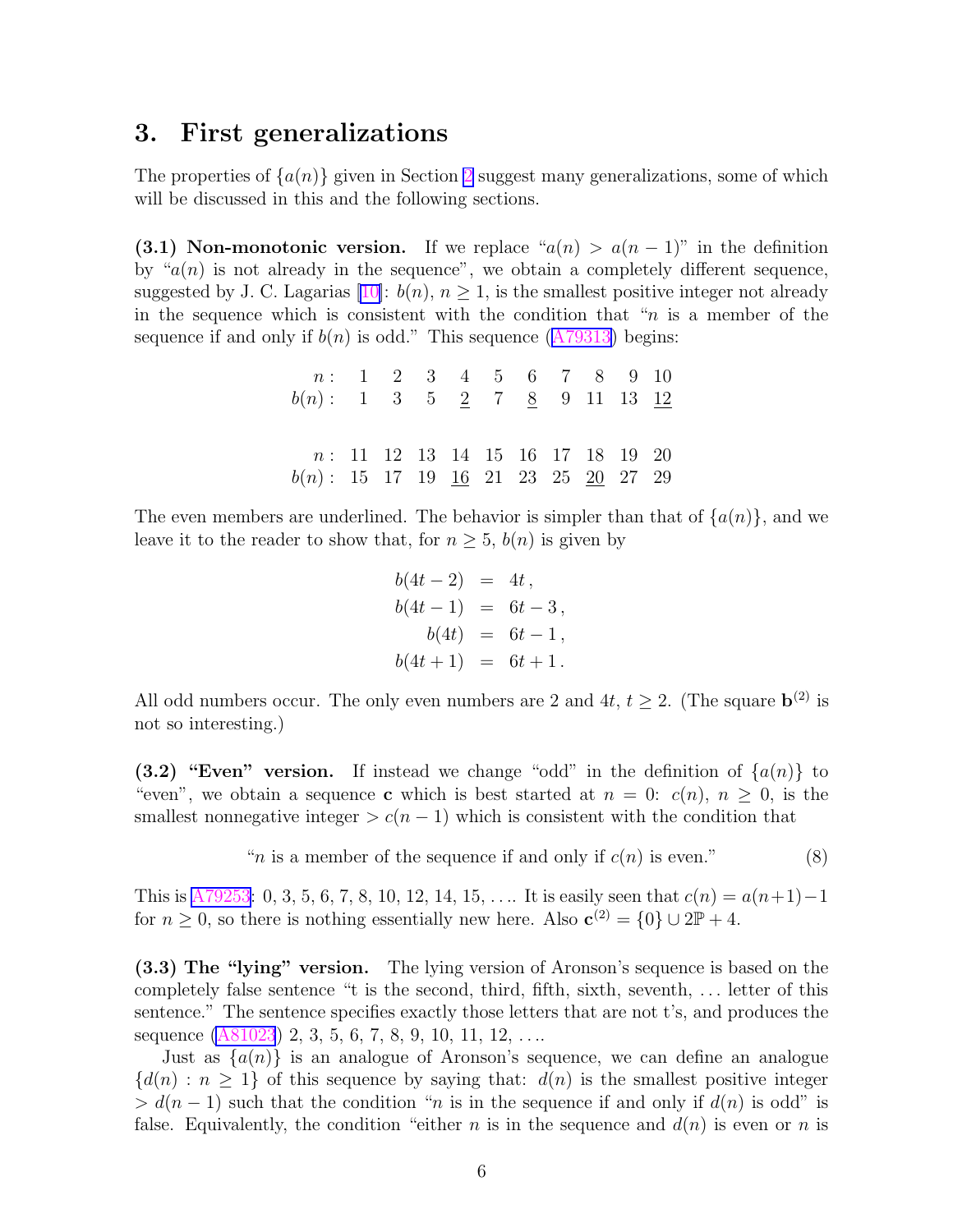<span id="page-6-0"></span>not in the sequence and  $d(n)$  is odd" should be true. The resulting sequence ([A80653\)](http://www.research.att.com/cgi-bin/access.cgi/as/njas/sequences/eisA.cgi?Anum=A080653) begins 2, 4, 5, 6, 8, 10, 11, 12, 13, 14, .... We will give an explicit formula for  $d(n)$  in the next section.

A related sequence is also of interest. Let  $\{d'(n)\}\$ be defined by  $d'(1) = 2$ , and, for  $n > 1$ ,  $d'(n)$  is the smallest integer greater than  $d'(n-1)$  such that the condition "n and  $d'(d'(n))$  have opposite parities" can always be satisfied. One can show that this is the sequence

$$
2, 4, 5, 7, 8, 9, 11, 12, 13, 14, 16, \ldots
$$

([A14132\)](http://www.research.att.com/cgi-bin/access.cgi/as/njas/sequences/eisA.cgi?Anum=A014132), the complement of the triangular numbers ([A217\)](http://www.research.att.com/cgi-bin/access.cgi/as/njas/sequences/eisA.cgi?Anum=A000217), with  $d'(n) = n + (n$ earest integer to  $\sqrt{2n}$ ).

### 4. The "mod  $m$ " versions

Both  $\{a(n)\}\$ and  $\{c(n)\}\$ are defined modulo 2. Another family of generalizations is based on replacing 2 by some fixed integer  $y \geq 2$ . To this end we define a sequence  ${s(n): n \ge n_0}$  by specifying a starting value  $s(n_0) = s_0$ , and the condition that n is in the sequence if and only if  $s(n) \equiv z \pmod{y}$ , where y and z are given.

Although we will not digress to consider this here, it is also of interest to see what happens when "if and only if" in the definition is replaced by either "if" or "only if." (We mention just one example. The above sequence  $\{d(n)\}\,$ , prefixed by  $d(0) = 0$ , can be defined as follows:  $d(n)$  is the smallest nonnegative number  $>d(n-1)$  such that the condition " $n (n \geq 0)$  is in the sequence only if  $d(n)$  is even" is satisfied.)

We saw in the previous section that  ${a(n)}$  can also be characterized by the property that its square  $a^{(2)}(n) = a(a(n))$  is equal to  $2n+3$  for  $n \ge 2$  (together with some appropriate initial conditions). This too can be generalized by specifying that the sequence  $\{s(n)\}\$  satisfy  $s(s(n)) = yn + z$ , for given values of y and z. The two generalizations are related, but usually lead to different sequences. The  $s(s(n))$  family of generalizations will connect the present investigation with several sequences that have already appeared in the literature. There are too many possibilities for us to give a complete catalogue of all the sequences that can be obtained from these generalizations. Instead we will give a few key examples and one general theorem. Many other examples can be found in [[12\]](#page-13-0).

A simple "mod 3" generalization is:  $e(1) = 2$ , and, for  $n > 1$ ,  $e(n)$  is the smallest integer  $> e(n-1)$  which is consistent with the condition that

"*n* is a member of the sequence if and only if  $e(n)$  is a multiple of 3." (9)

This turns out to be James Propp's sequence

$$
2, 3, 6, 7, 8, 9, 12, 15, 18, 19, \ldots
$$

which appeared as sequence M0747 in [[13](#page-13-0)]  $(A3605 \text{ in } [12])$  $(A3605 \text{ in } [12])$  $(A3605 \text{ in } [12])$  $(A3605 \text{ in } [12])$  $(A3605 \text{ in } [12])$ . Propp gave a different (although equivalent) definition involving the square of the sequence:  $\{e(n)\}\$ is the unique monotonically increasing sequence satisfying  $e(e(n)) = 3n$  for all  $n \geq 1$ . Michael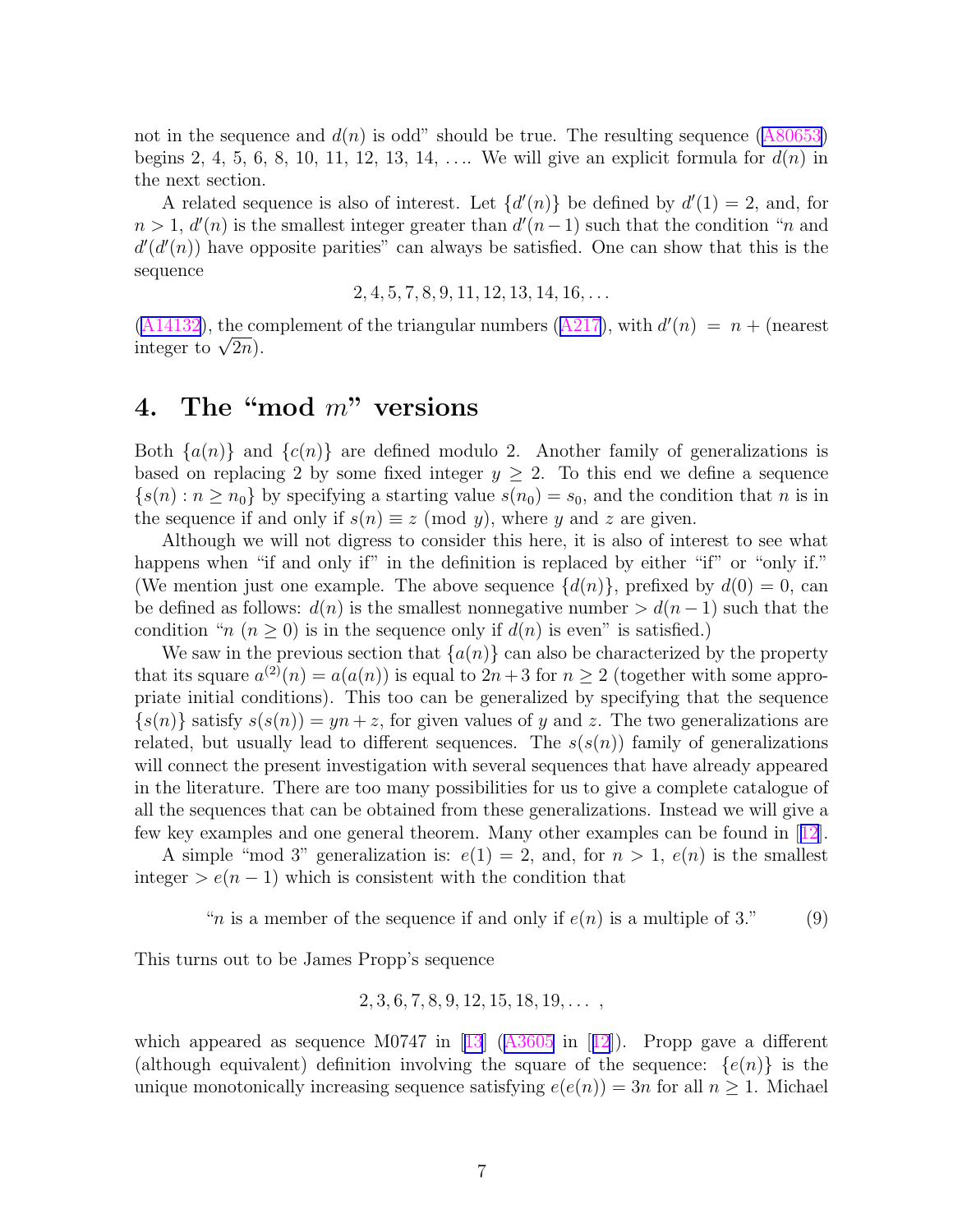<span id="page-7-0"></span>Somos [\[14\]](#page-13-0) observed that this sequence satisfies

$$
e(3n) = 3e(n),e(3n+1) = 2e(n) + e(n+1),e(3n+2) = e(n) + 2e(n+1).
$$
 (10)

An analysis similar to that for  $\{a(n)\}\$  leads to the following explicit formula, which appears to be new:

$$
e(2 \cdot 3^{k} + j) = 3^{k+1} + 2j + |j|,
$$
\n(11)

for  $k \geq 0$  and  $-3^k \leq j < 3^k$ .

A sequence closely related to  $\{e(n)\}\$ had earlier been studied by Arkin et al. [[2,](#page-12-0) Eq. (12)]. This is the sequence  $e'(n) = e(n) - n$  [\(A6166\)](http://www.research.att.com/cgi-bin/access.cgi/as/njas/sequences/eisA.cgi?Anum=A006166). Arkin et al. give a recurrence similar to (10). The sequences defined by recurrences  $s(s(n)) = kn$  for  $k \geq 4$  have recently been studied by Allouche et al. [[1\]](#page-12-0).

The sequence  $\{e(n)\}\$ can be generalized as follows.

**Theorem 2.** Let  $y$  and  $z$  be integers of opposite parity satisfying

$$
y \ge 2, \ z \ge 2 - y. \tag{12}
$$

Then there is a unique monotonically increasing sequence  $\{f(n)\}\$  satisfying  $f(1) = \frac{1}{2}$  $rac{1}{2}(y+$  $z+1$ ) and  $f(f(n)) = yn + z$  for  $n > 1$ . It is given by

$$
f\left(c_1y^k - \frac{z}{y-1} + j\right) = c_2y^{k+1} - \frac{z}{y-1} + \frac{y+1}{2}j + \frac{y-1}{2}|j|,
$$
 (13)

for  $k \geq 0$ , where

$$
-\frac{y+z-1}{2}y^k \le j < \frac{y+z-1}{2}y^k
$$

and

$$
c_1 = \frac{(y+1)(y+z-1)}{2(y-1)}, \quad c_2 = \frac{y+z-1}{y-1}.
$$

**Proof.** It is easy to see that the sequence  $\{s(n)\}\$  defined by

$$
s(n) = \frac{(y+1)n - 2f(n) + z}{y-1}
$$
\n(14)

is a "saw-tooth" sequence of the form

 $0, 1, 2, 3, \ldots, 3, 2, 1, 0, 1, 2, 3, 4, 5, 6, \ldots, 6, 5, 4, 3, 2, 1, 0, 1, 2, 3, \ldots,$ 

where the 0's occur at

$$
n = 1 + \frac{(y+z-1)(y^k-1)}{y-1}
$$
 for  $k \ge 0$ .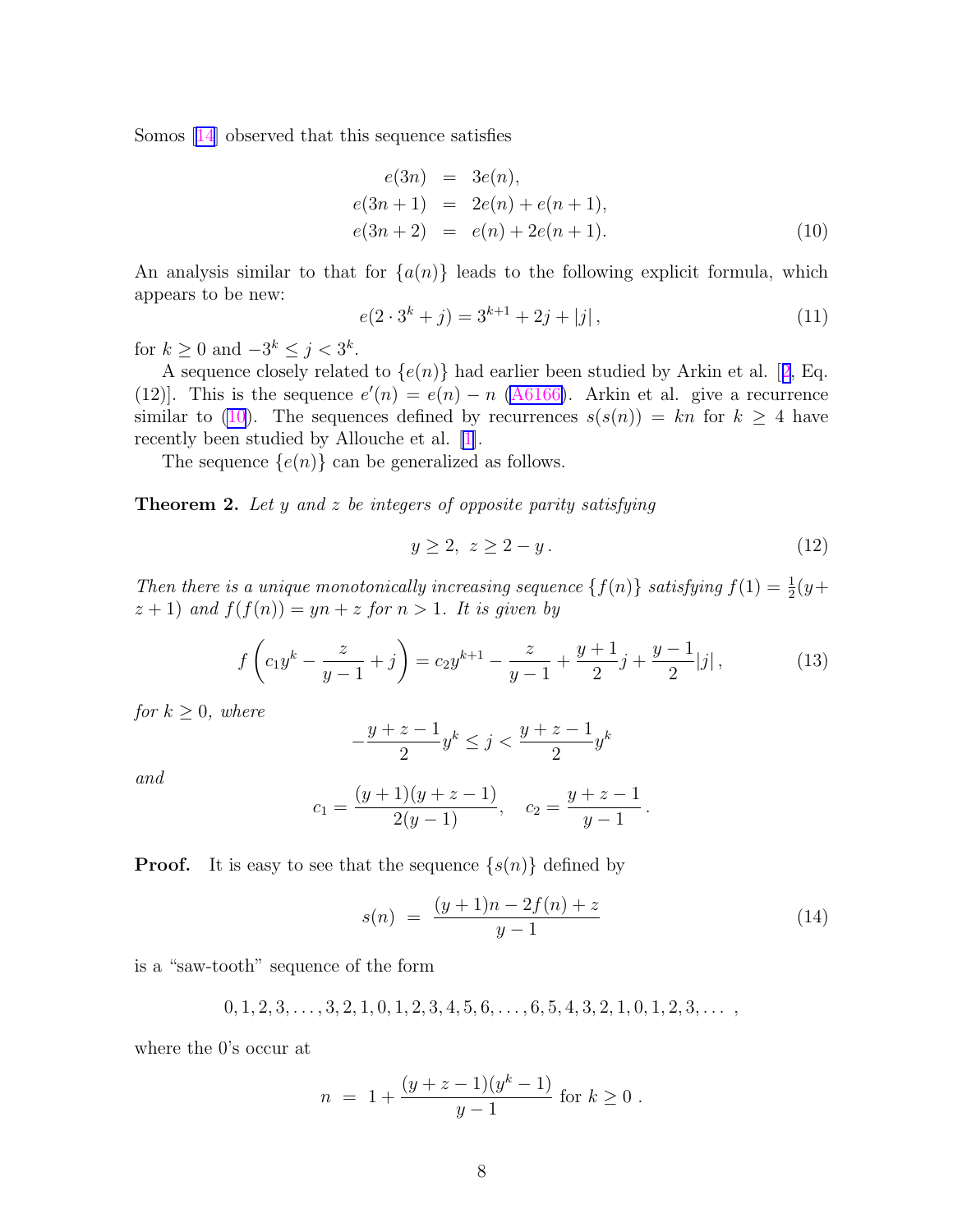Consequently the k-th "tooth"  $0, 1, 2, 3, \ldots, 3, 2, 1, 0$  contains  $(y + z - 1)y^k$  terms and reaches a maximal value of  $(y+z-1)y^k/2$ . Then from simple considerations of symmetry, for any  $k \geq 0$  and any j such that  $|j| \leq (y + z - 1)y^{k}/2$ , we have

$$
s\left(1+\frac{(y+z-1)(y^k-1)}{y-1}+\frac{(y+z-1)y^k}{2}+j\right) = \frac{(y+z-1)}{2}y^k - |j|.
$$

In other words,

$$
s\left(\frac{(y+z-1)(y+1)}{2(y-1)}y^k-\frac{z}{y-1}+j\right) = \frac{(y+z-1)}{2}y^k-|j|.
$$
 (15)

Equation ([13](#page-7-0)) follows from [\(14\)](#page-7-0) and (15).  $\blacksquare$ 

It can be shown (we omit the details) that this sequence can also be defined by:  $f(1) = (y + z + 1)/2$ , and, for  $n > 1$ ,  $f(n)$  is the smallest integer  $> f(n-1)$  which is consistent with the condition that "n is a member of the sequence if and only if  $f(n)$ belongs to the set

$$
[2, \ldots, \frac{1}{2}(y+z-1)] \cup \{iy+z : i \ge 1\}.
$$
 (16)

If  $(y + z - 1)/2 \le 1$ , the first set in (16) is to be omitted.

**Examples.** Setting  $y = 3$ ,  $z = 0$  in the theorem produces  $\{e(n)\}.$ 

Setting  $y = 2$ ,  $z = 1$  yields another interesting "mod 2" sequence. This is the sequence  $\{g(n) : n \geq 1\}$  that begins

 $2, 3, 5, 6, 7, 9, 11, 12, 13, 14, \ldots$ 

([A80637\)](http://www.research.att.com/cgi-bin/access.cgi/as/njas/sequences/eisA.cgi?Anum=A080637). It has the following properties:

(i) By definition, this is the unique monotonically increasing sequence  $\{g(n)\}\$  satisfying  $g(1) = 2$ ,  $g(g(n)) = 2n + 1$  for  $n \ge 2$ .

(ii) *n* is in the sequence if and only if  $g(n)$  is an odd number  $\geq 3$ .

(iii) The sequence of first differences is ([A79882\)](http://www.research.att.com/cgi-bin/access.cgi/as/njas/sequences/eisA.cgi?Anum=A079882):

$$
1, 2, 1^2, 2^2, 1^4, 2^4, 1^8, 2^8, 1^{16}, 2^{16}, \ldots
$$

 $(iv)$ 

$$
g(3 \cdot 2^{k} - 1 + j) = 2 \cdot 2^{k+1} - 1 + \frac{3}{2}j + \frac{1}{2}|j|,
$$

for  $k \ge 0, -2^k \le j < 2^k$  (from ([13\)](#page-7-0)).

(v)  $g(2n) = g(n) + g(n-1) + 1$ ,  $g(2n+1) = 2g(n) + 1$ , for  $n \ge 1$  (taking  $g(0) = 0$ ). (vi) The original sequence  $\{a(n)\}\$  satisfies  $a(3n) = 3g(n), a(3n+1) = 2g(n) + g(n+1)$ 1),  $a(3n+2) = g(n) + 2g(n+1)$ , for  $n \ge 1$ .

(vii) The "lying version" of Section [3](#page-5-0) is given by  $d(n) = g(n + 1) - 1$  for  $n \ge 1$ .

(viii) Let  $g'(n) = g(n) + 1$ . The sequence  $\{g'(n) : n \geq 2\}$  was apparently first discovered by C. L. Mallows, and is sequence M2317 in [[13](#page-13-0)] ([A7378](http://www.research.att.com/cgi-bin/access.cgi/as/njas/sequences/eisA.cgi?Anum=A007378) in [[12\]](#page-13-0)). This is the unique monotonically increasing sequence satisfying  $g'(g'(n)) = 2n$ . An alternative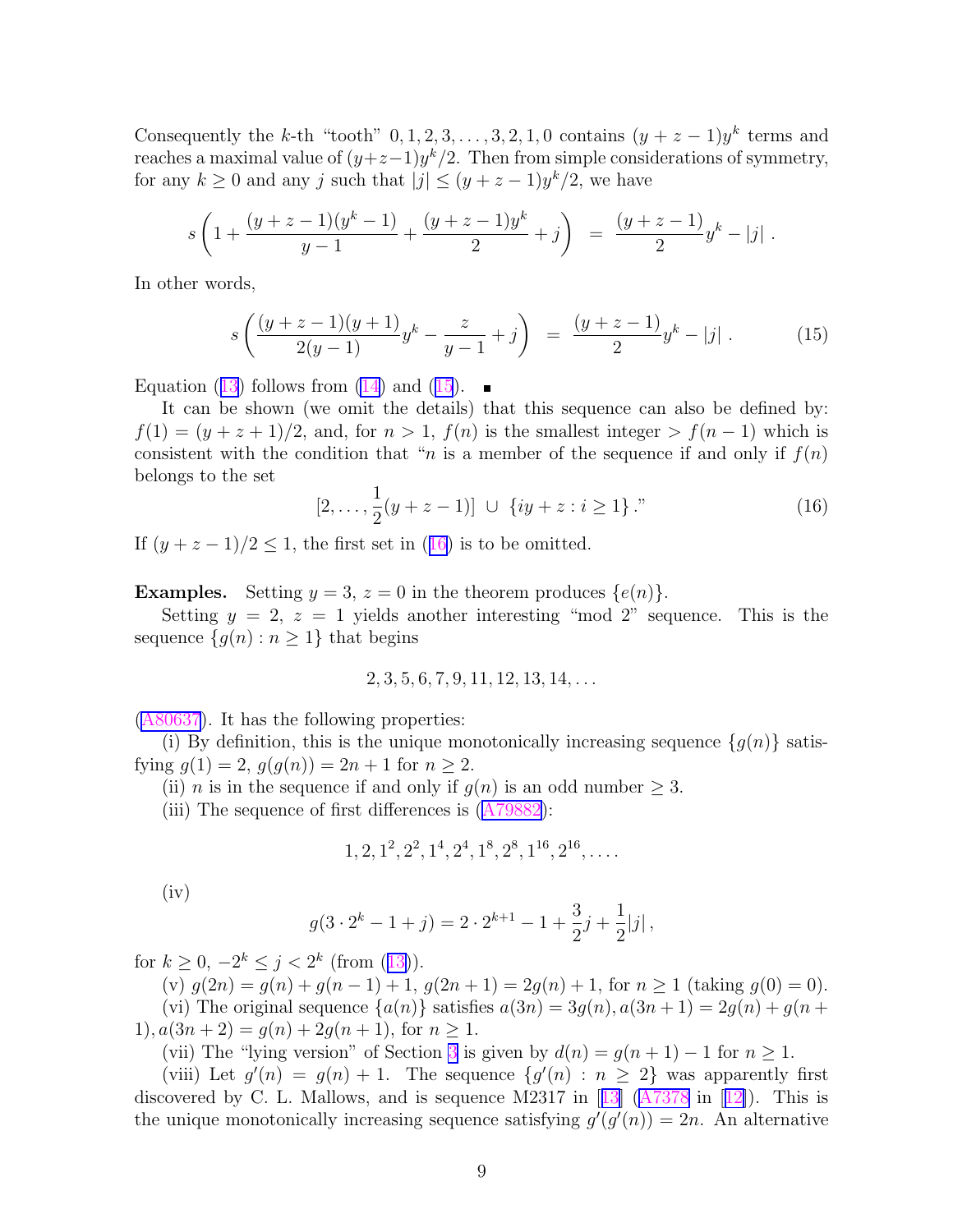description is:  $g'(n)$  (for  $n \geq 2$ ) is the smallest positive integer >  $g'(n-1)$  which is consistent with the condition that

"*n* is a member of the sequence if and only if  $g'(n)$  is an even number  $\geq 4$ " (17)

Note that, although ([8](#page-5-0)) and (17) are similar, the resulting sequences  $\{c(n)\}$  and  $\{g'(n)\}$ are quite different.  $g'$  is not directly covered by Theorem [2](#page-7-0), and we admit that we have not been able to identify the largest family of sequences which can be described by formulae like ([3](#page-2-0)), ([7\)](#page-4-0), ([11](#page-7-0)), ([13](#page-7-0)).

The sequence  $\{h(n)\}\$  defined by:  $h(1) = 2$ , and, for  $n > 1$ ,  $h(n)$  is the smallest positive integer >  $h(n-1)$  which is consistent with the condition that "n is a member of the sequence if and only if  $h(n)$  is a multiple of 6":

$$
2, 6, 7, 8, 9, 12, 18, 24, 30, 31, \ldots,
$$

([A80780\)](http://www.research.att.com/cgi-bin/access.cgi/as/njas/sequences/eisA.cgi?Anum=A080780), shows that such simple rules do not hold in general. We can characterize the sequence of first differences in a manner similar to  $(5)$  $(5)$ ,  $(6)$  $(6)$ : the alphabet is now  $\mathcal{A} =$  $\{1, 2, \ldots, 6\}$ , and we define a mapping  $\theta$  from  $\mathcal{A}^*$  to  $\mathcal{A}^*$  by the rules  $\theta(i) = 1, 1, \ldots, 1, 7-i$ (with  $i - 1$  1's followed by  $7 - i$ ), for  $i = 1, \ldots, 6$ . Then the sequence of differences of  ${h(n)}$  is  $S_0, S_1, S_2, \ldots$ , where  $S_0 = {4}$ ,  $S_{k+1} = \theta(S_k)$  for  $k \geq 0$ . However, it appears that no formula similar to  $(3)$  holds for  $h(n)$ .

We end this "mod m" section with two interesting "mod 4" sequences. The even numbers satisfy  $s(s(n)) = 4n$ , and the odd numbers satisfy  $s(s(n)) = 4n + 3$ . But there are lexicographically earlier sequences with the same properties. The "pseudoeven numbers"  $\{i(n) : n \geq 0\}$  are defined by the property that  $i(n)$  is the smallest nonnegative integer  $> i(n-1)$  and satisfying  $i(i(n)) = 4n$  ([A80588\)](http://www.research.att.com/cgi-bin/access.cgi/as/njas/sequences/eisA.cgi?Anum=A080588):

 $0, 2, 4, 5, 8, 12, 13, 14, 16, 17, \ldots$ 

We analyze this sequence by describing the sequence of first differences, which are

 $2, 2, 1, 3, 4, 1, 1, 2, 1, 1, 1, 1, 4, 4, 1, 3, \ldots$ 

After the initial 2, 2, 1, this breaks up into segments of the form

$$
3 S_k 2 T_k,
$$

where  $T_k$  is the reversal of

$$
1^1 \; 4^2 \; 1^4 \; 4^8 \; 1^{16} \; 4^{32} \cdots 4^{2^{2k-1}} 1^{2^{2k}}
$$

and  $S_k$  is the reversal of

$$
1^2 \; 4^1 \; 1^8 \; 4^4 \; 1^{32} \; 4^{16} \cdots 1^{2^{2k-1}} 4^{2^{2k-2}}.
$$

The "pseudo-odd numbers",  $i'(n)$ , are similarly defined by  $i'(i'(n)) = 4n + 3$ :

 $1, 3, 4, 7, 11, 12, 13, 15, 16, 17, \ldots$ 

([A80591\)](http://www.research.att.com/cgi-bin/access.cgi/as/njas/sequences/eisA.cgi?Anum=A080591), and satisfy  $i'(n) = i(n + 1) - 1$ .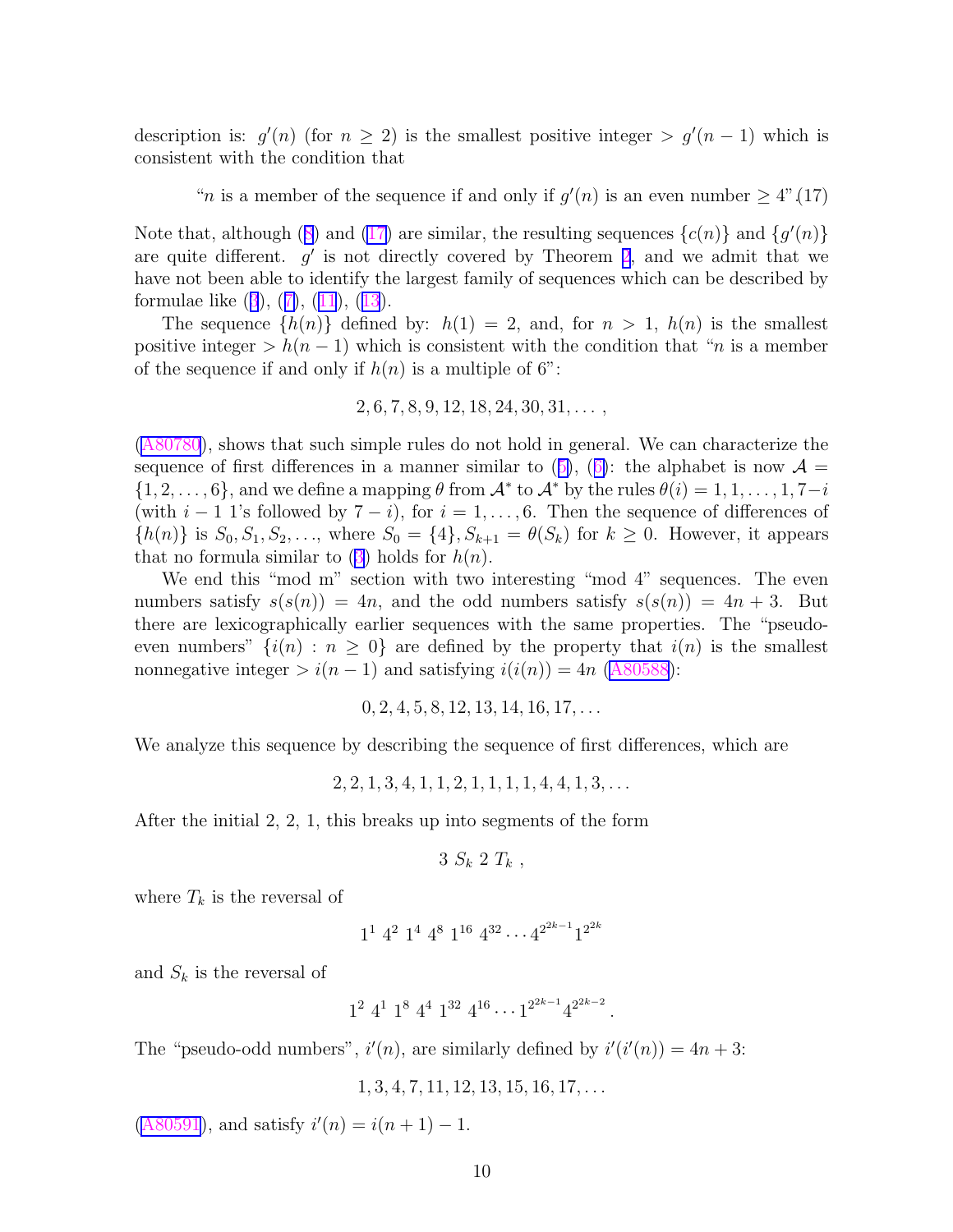### <span id="page-10-0"></span>5. The Aronson transform

A far-reaching generalization of both the original sequence and the "mod m" extensions of the previous section is obtained if we replace "odd number" in the definition of  $\{a(n)\}$ by "member of  $\beta$ ", where  $\beta$  is some fixed sequence.

More precisely, let us fix a starting point  $n_0$ , which will normally be 0 or 1. Let  $\beta = {\beta(n) : n \ge n_0}$  be an infinite monotonically increasing sequence of integers  $\ge n_0$ with the property that its complement (the numbers  $\geq n_0$  that are not in  $\beta$ ) is also infinite. Then the sequence  $\alpha = {\alpha(n) : n \geq n_0}$  given by:  $\alpha(n)$  is the smallest positive integer  $> \alpha(n-1)$  which is consistent with the condition that

"n is in  $\alpha$  if and only if  $\alpha(n)$  is in  $\beta$ "

is called the Aronson transform of  $\beta$ .

Theorem 3. The Aronson transform exists and is unique.

**Proof.** For ease of discussion let us call the numbers in  $\beta$  "hot", and those in its complement "cold." We will specify the transform  $\alpha$ , leaving to the reader the easy verification that this has the desired properties, in particular that there are no contradictions.

The proof is by induction. First we consider the initial term  $\alpha(n_0)$ . If  $n_0$  is hot,  $\alpha(n_0) = n_0$ . If  $n_0$  is cold,  $\alpha(n_0) =$  smallest cold number  $\geq n_0 + 1$ .

For the induction step, suppose  $\alpha(n) = k$  for  $n > n_0$ .

Case (i),  $k = n$ . If  $n + 1$  is hot then  $\alpha(n + 1) = n + 1$ . If  $n + 1$  is cold then  $\alpha(n+1) =$  smallest cold number  $\geq n+2$ .

Case (ii),  $k > n$ . If  $k = n + 1$  then  $\alpha(n + 1) =$  smallest hot number  $\geq n + 2$ . If  $k > n+1$  then if  $n+1$  is hot,  $\alpha(n+1) =$  smallest hot number  $\geq k+1$ , while if  $n+1$ is cold,  $\alpha(n+1) =$  smallest cold number  $\geq k+1$ .

In certain cases it may be appropriate to specify some initial terms in  $\alpha$  to get it started properly.

**Examples.** Of course taking  $\beta$  to be the odd numbers (with  $n_0 = 1$ ) leads to our original sequence  $\{a(n)\}\$ , and the even numbers (with  $n_0 = 0$ ) lead to  $\{c(n)\}\$  of Section [3](#page-5-0).

If we take  $\beta$  to be the triangular numbers we get 1, 4, 5, 6, 10, 15, 16, 17, 18, 21, ... ([A79257\)](http://www.research.att.com/cgi-bin/access.cgi/as/njas/sequences/eisA.cgi?Anum=A079257); the squares give 1, 3, 4, 9, 10, 11, 12, 13, 16, 25, ... [\(A79258\)](http://www.research.att.com/cgi-bin/access.cgi/as/njas/sequences/eisA.cgi?Anum=A079258); the primes give 4, 6, 8, 11, 12, 13, 14, 17, 18, 20, . . . ([A79254\)](http://www.research.att.com/cgi-bin/access.cgi/as/njas/sequences/eisA.cgi?Anum=A079254); and the lower Wythoff sequence ([A201\)](http://www.research.att.com/cgi-bin/access.cgi/as/njas/sequences/eisA.cgi?Anum=A000201), in which the  $n^{\text{th}}$  term is  $\lfloor n\phi \rfloor$ , gives 1, 5, 7, 10, 11, 13, 14, 15, 18, 19, ... [\(A80760](http://www.research.att.com/cgi-bin/access.cgi/as/njas/sequences/eisA.cgi?Anum=A080760)).

Taking the Aronson transform of  $\{a(n)\}\$ itself we get 1, 3, 4, 6, 10, 11, 12, 14, 22,  $23, \ldots$  [\(A79325](http://www.research.att.com/cgi-bin/access.cgi/as/njas/sequences/eisA.cgi?Anum=A079325)). [[12](#page-13-0)] contains several other examples.

The inverse transform may be defined in a similar way. Given an infinite monotonically increasing sequence  $\alpha = {\alpha(n) : n \geq n_0}$  of numbers  $\geq n_0$ , such that its complement (the numbers  $\geq n_0$  that are not in  $\alpha$ ) is also infinite, its *inverse Aronson transform* is the sequence  $\beta = {\beta(n) : n \ge n_0}$  such that the Aronson transform of  $\beta$  is α.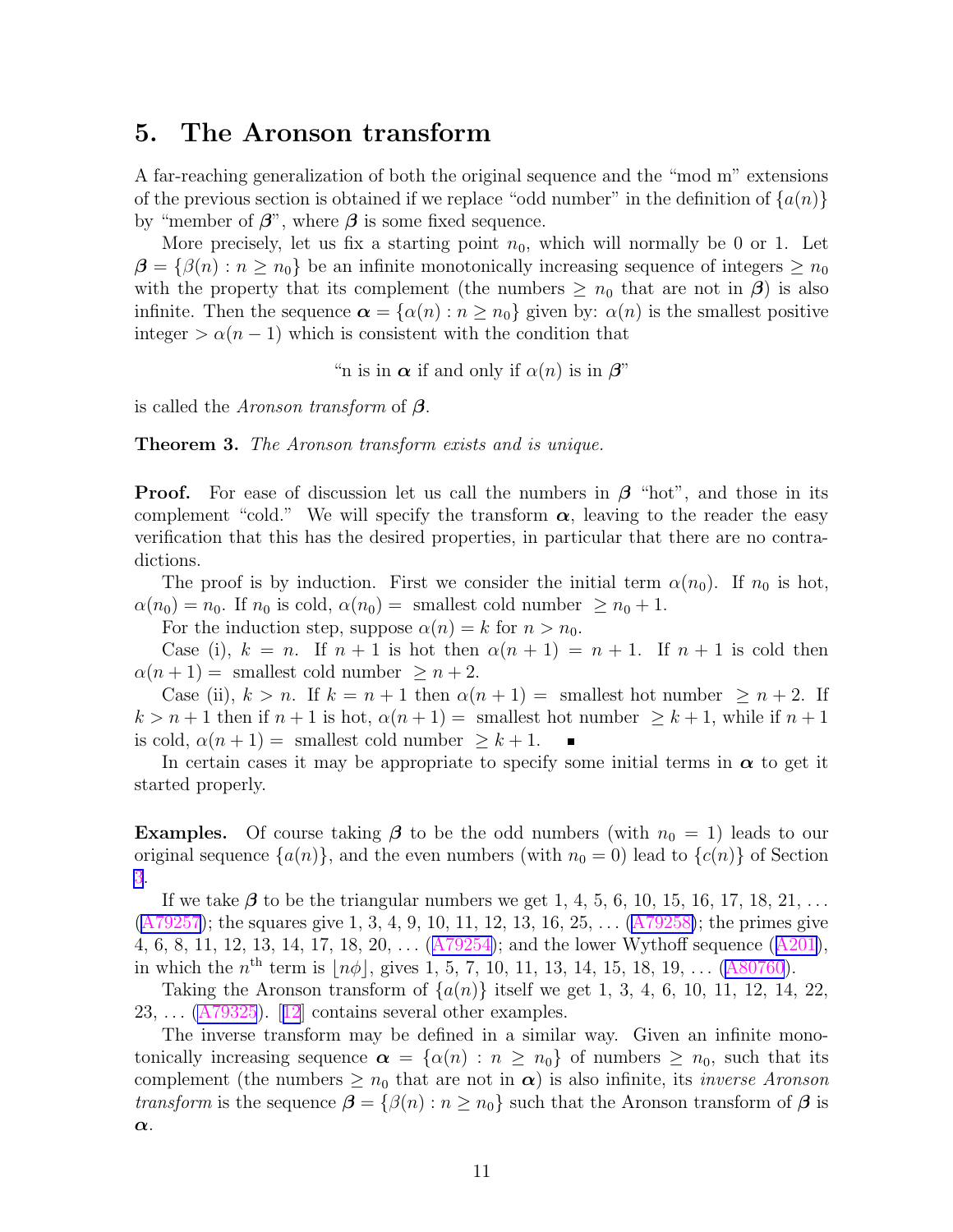#### Theorem 4. The inverse Aronson transform exists and is unique.

**Proof.** We establish this by giving a simple algorithm to construct the inverse transform. We illustrate the algorithm in Table II by applying it to the sequence of squares,  $\alpha = \{n^2 : n \geq 0\}.$ 

Form a table with four rows. In the first row place the numbers  $n = n_0, n_0 + 1$ ,  $n_0 + 2, \ldots$ , and in the second row place the sequence  $\alpha(n_0), \alpha(n_0+1), \ldots$  The third row contains what we will call the "hot" numbers: these will comprise the elements of the inverse transform. The fourth row are the "cold" numbers, which are the complement of the hot numbers.

The third and fourth rows are filled in as follows. If n is in (resp. not in) the sequence  $\alpha$ , place  $\alpha(n)$  in the *n*-th slot of the hot (resp. cold) row.

To complete the table we must fill in the empty slots. Suppose we are at column n, where we have placed  $\alpha(n)$  in one of the two slots. Let  $l_n$  be the largest number mentioned in columns  $n_0, \ldots, n-1$  in the hot or cold rows. Then we place the numbers  $l_n + 1, \ldots, \alpha(n) - 1$  in the empty slot in column n, with the single exception that if n is not in the sequence and  $l_n = n - 1$  then we place n in the cold slot rather than the hot slot. (This is illustrated by the position of 2 in the fourth row of Table II.) We leave it to the reader to verify that the entries in the "hot" row form the inverse Aronson transform  $\beta$ .

| $\, n$     |  |         |           |    |    |    |                                 |           |
|------------|--|---------|-----------|----|----|----|---------------------------------|-----------|
| $\alpha_n$ |  |         |           | 25 | 26 | 49 | 64                              | 81        |
| "hot"      |  | $5 - 8$ | 16        |    |    |    | $17-24$   26-35   37-48   50-63 | - 81      |
| "cold"     |  | ◡       | $10 - 15$ | 25 | 36 | 49 | 64                              | $65 - 80$ |

Table II: Computation of the inverse Aronson transform of the squares. The "hot" numbers comprise the transform.

It follows from Lemma [1](#page-4-0) that  $\beta$  contains the members of  $\alpha^{(2)}$ , but in general  $\beta \neq \alpha^{(2)}$ . The additional terms in  $\beta$  make it possible to recover  $\alpha$  uniquely from  $\beta$ .

**Examples.** As shown in Table II, the inverse Aronson transform of the squares  $(A10906)$  $(A10906)$ is

$$
1; 3; 5, 6, 7, 8; 16; 17, \ldots, 24; 26, 27, \ldots
$$

This consists of a number of segments (separated here by semicolons). For  $k \geq 1$  the  $k^{\text{th}}$ segment is  $\{k^2\}$  if k is a square, or  $\{(k-1)^2+1,\ldots,k^2-1\}$  if k is not a square, except that the second segment  $= \{3\}.$ 

The inverse transform of the primes is 3, 5, 6, 11, 12, 17, 18, 20, 21, 22, . . . ([A80759\)](http://www.research.att.com/cgi-bin/access.cgi/as/njas/sequences/eisA.cgi?Anum=A080759) — this has a similar decomposition into segments.

The inverse transform of the lower Wythoff sequence is 1, 4, 6, 7, 9, 10, 12, 14, 15, 17, ... ([A80746\)](http://www.research.att.com/cgi-bin/access.cgi/as/njas/sequences/eisA.cgi?Anum=A080746). This consists of the numbers  $|\phi k|+k-1$  ( $k \ge 1$ ) and  $|2\phi k|+k-1$  ( $k \ge 2$ ). The inverse transform of our original sequence  $\{a(n)\}\$ is the sequence of odd numbers (whereas, as we saw in Section [2,](#page-1-0)  $a^{(2)}$  omits 3).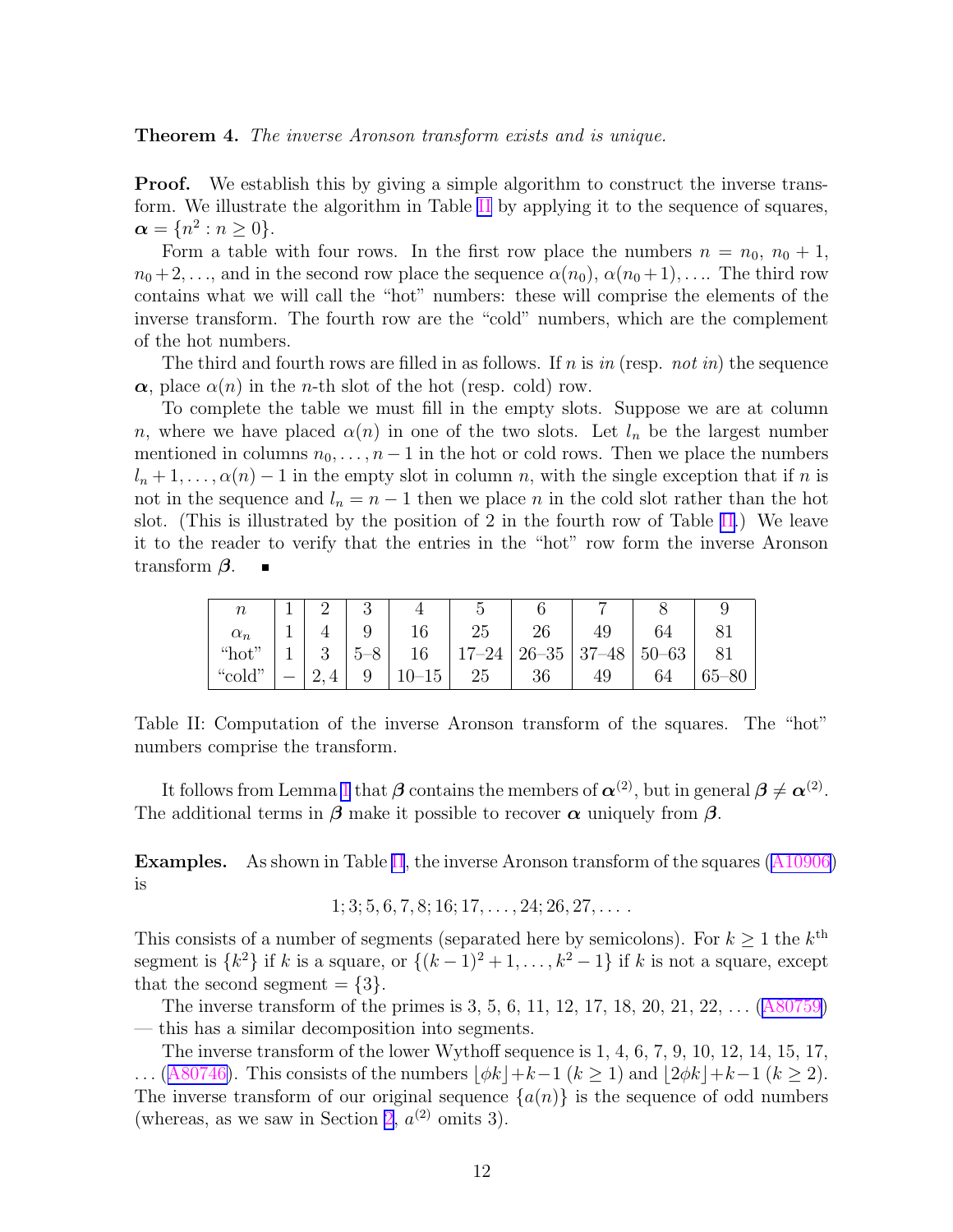<span id="page-12-0"></span>In general (because of the above algorithm), the inverse Aronson transforms are easier to describe than the direct transforms.

### 6. More complicated conditions

Finally, we may make the condition for  $n$  to be in the sequence depend on the values of several consecutive terms  $a(n)$ ,  $a(n+1)$ , ...,  $a(n+\tau)$ , for some fixed  $\tau$ . To pursue this further would take us into the realm of one-dimensional cellular automata (cf.  $[9]$  $[9]$ ,  $[15]$  $[15]$ ), and we will mention just two examples.

 $q(n)$  is the smallest positive integer >  $q(n-1)$  which is consistent with the condition that "*n* is in the sequence if and only if  $q(n)$  is odd and  $q(n - 1)$  is even" ([A79255\)](http://www.research.att.com/cgi-bin/access.cgi/as/njas/sequences/eisA.cgi?Anum=A079255):

 $1, 4, 6, 9, 12, 15, 18, 20, 23, 26, 28, \ldots$ 

The gaps between successive terms are always 2 or 3. Changing the condition to " $\dots$ " both  $q(n)$  and  $q(n + 1)$  are odd" gives [A79259](http://www.research.att.com/cgi-bin/access.cgi/as/njas/sequences/eisA.cgi?Anum=A079259):

 $1, 5, 6, 10, 11, 15, 19, 20, 24, 25, \ldots$ 

### Acknowledgements

We thank J. C. Lagarias for some helpful comments, and the referee for a very careful reading of the manuscript.

## References

- [1] J.-P. Allouche, N. Rampersad and J. Shallit, On integer sequences whose first iterates are linear, Preprint, 2003.
- [2] J. Arkin, D. C. Arney, L. S. Dewald and W. E. Ebel, Jr., Families of recursive sequences, *J. Recreational Math.*, **22** (No. 22, 1990), 85–94.
- [3] J. K. Aronson, quoted by D. R. Hofstadter in Metamagical Themas [\[8\]](#page-13-0), p. 44.
- [4] B. Cloitre, N. J. A. Sloane and M. J. Vandermast, Variations on a sequence of Recamán, in preparation, 2003.
- [5] S. W. Golomb, Problem 5407, Amer. Math. Monthly, 73 (1966), 674; 74 (1967), 740–743.
- [6] R. K. Guy, Unsolved Problems in Number Theory, Springer-Verlag, NY, 2nd ed., 1994.
- [7] D. R. Hofstadter, Gödel, Escher, Bach: An Eternal Golden Braid, Vintage Books, NY, 1980.